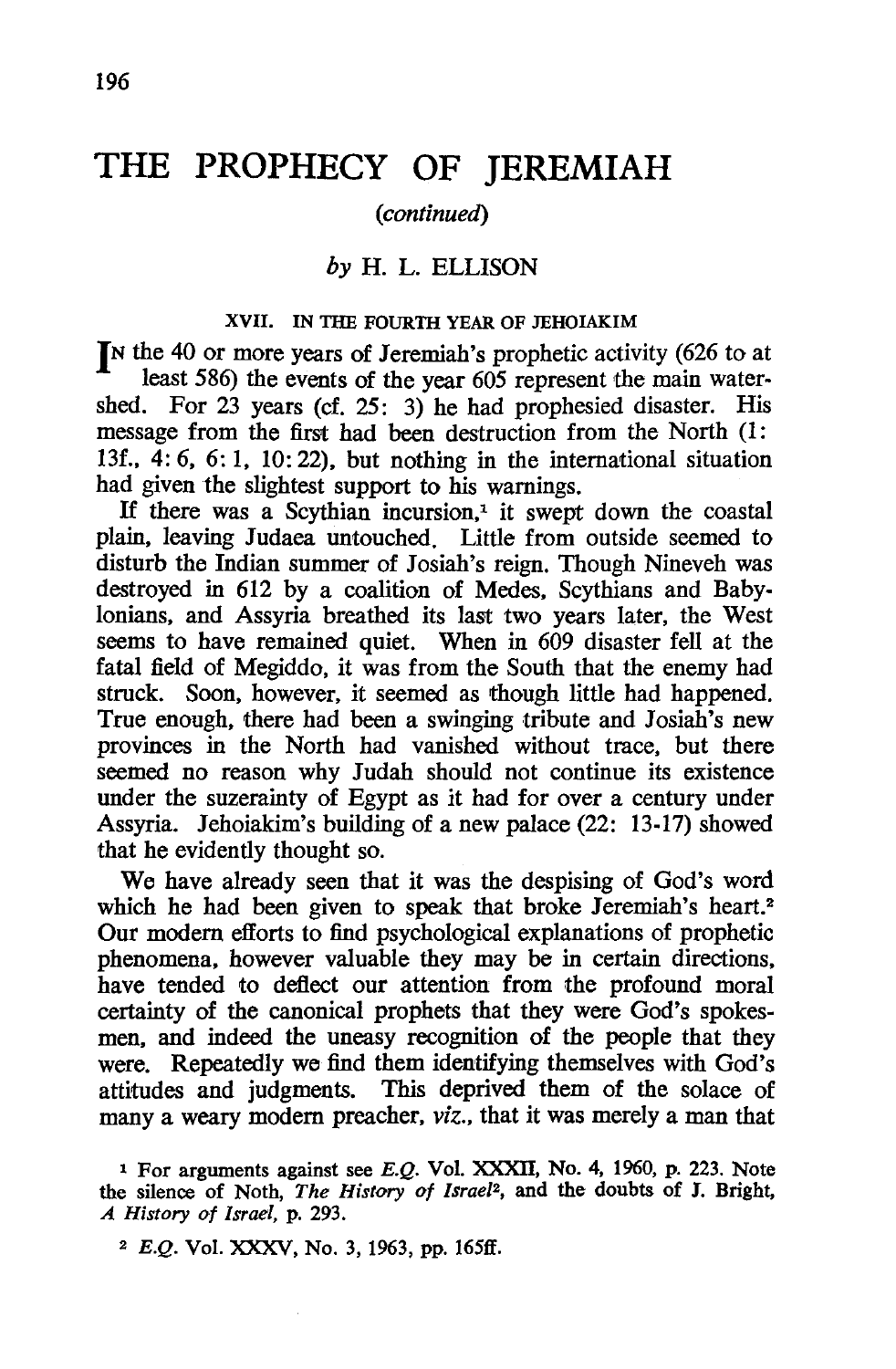was being rejected. We are so familiar with modem criticisms of the ministry, something as old as the experience of the apostles (1 Cor. 4: 9-13), that we often fail to grasp that this was not really possible in Israel. Faced with the prophets there was an "either -or". Either the message was accepted or the validity of the prophet's call had to be denied.

Jonah sulking under the withered *qiqayon* may seem an object of fun to the modem Sunday School child and of scorn to the more sophisticated man in the pew, but he is nobler than we account him. I grant that he was probably clear-sighted enough to recognize what the sparing of Nineveh might mean in suffering for his people; in addition his own reputation as a prophet had suffered. But let us give Jonah his due; in the long run, when the Ninevites had recovered from their fright, the reputation of the God of Israel must have suffered in the eyes of the heathen Assyrians.

God had assured Jeremiah, "I am awake over My word to perform it" (l: 12). He had shown him the cauldron ready to boil over; he had filled his message with an imminency probably not matched by any other prophet. Yet the long years had rolled by without any sign of judgment going into effect. Were the people really so much to blame, if they took Magor-missabib, the awesome name of judgment to come (20: 3), and made a mock of it (20: 1O)?

All this is part of the strange phenomenon that Paul calls "God's foolishness" and "God's weakness" (1 Cor. 1: 25). It is analogous to the strange ambivalence in the teaching on the Parousia in the Gospels. where our Lord can, according to one's preconceptions, be understood as teaching that He will come again either almost immediately or after a considerable delay. God in His works and revelation evidently refuses to conform to the pattern set for Him by man's thoughts and standards.

Jeremiah faced the problem and was broken by it, but in the process learnt to know God in a new way. There are all too few today who have learnt his lesson. We may take a few examples from the apparently trivial to the very serious. There are not a few who, in spite of the express teaching of Jer. 18: 1-10, demand and occasionally even fake fulfilments to prophecies, which to all appearances have never had them. There have always been some who have seriously calculated the date of the Second Coming in defiance of Mk. 13: 32.3 Others ignore our Lord's words in Matt.

S A reference to LeRoy E. Froom: *The Prophetic Faith of our Fathers,*  Part II of Vol. III and Parts I &  $\Pi$  of Vol. IV, will give some indication of the extent of this last century.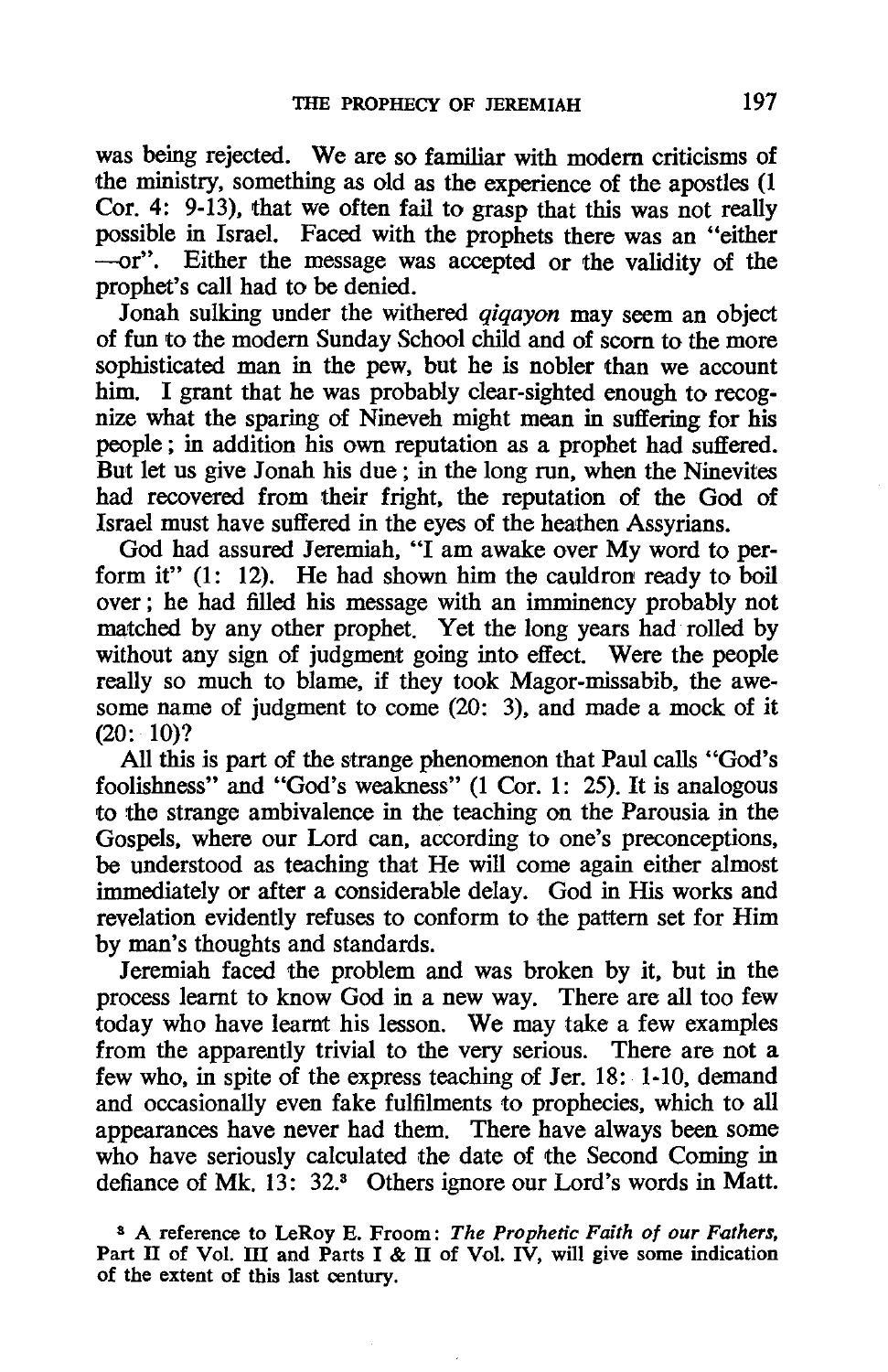11: 27 and inform us in great detail exactly how the divine and human are united in Jesus of Nazareth. Yet others apparently overlook that Paul stressed that "the word of the cross" is the power of God-not His wisdom-in contrast to the foolishness it is to those that are perishing  $(1 \text{ Cor. } 1: 12)$ . They think it possible to produce a theory of the atonement both Biblically adequate and philosophically attractive.

God did not permit the international situation to change dramatically until Jeremiah had come to the end of himself. It seemed that Necho's intervention, though it had failed in its first intention of keeping Assyria, the sick man of the Fertile Crescent, alive, had yet established an equilibrium. There was no sign that Media wanted to enlarge its possessions for the time being and Babylonia seemed to have reached its limits along the great curve of the Euphrates and was hardly able to hold its own.

Then suddenly in the early summer of 605<sup>4</sup> Nebuchadrezzar, at that time heir-presumptive of Nabopolassar, took the offensive, crossed the Euphrates and defeated the Egyptian army. He caught up with the survivors near Hamath and defeated them so overwhelmingly that the Babylonian Chronicle can claim "not a single man [escaped] to his own country".<sup>5</sup> By the time the news of his father's death (16th August, 605) reached Nebuchadrezzar he had apparently already reached the Egyptian frontier.<sup>6</sup> After a dash back to Babylon across the desert to make sure of the crown he was soon back in the West; though he was in Babylon for the New Year's festival in 604, he soon returned again to receive the submission of the western kings and chiefs, among whom must have been Jehoiakim.

The prophetic books do not concern themselves with the intuitions of their authors and very seldom with their hopes. We have no firm basis for discussing whether Jeremiah may have anticipated that the new Chaldean rulers of Babylon would prove to be the Northern enemy, even though this seems to have been revealed to Habakkuk long before Carchemish,<sup>7</sup> and there was also extant Isaiah's oracle of doom to Hezekiah (Isa. 39: 6f.).

What is clear is that for Jeremiah Nebuchadrezzar's victory at

4 See D. I. Wiseman in *DOTT,* p. 79; E. Vogt in *Supplements to V.T.,*  Vol. IV, pp. 74ff.

5 See *DOTT,* pp. 78f.

6 There are no grounds for doubting that Dan. 1: 1-4 should be placed at this point.

7 For a discussion of the dating see my *Men Spake from God' ,* pp. 73f.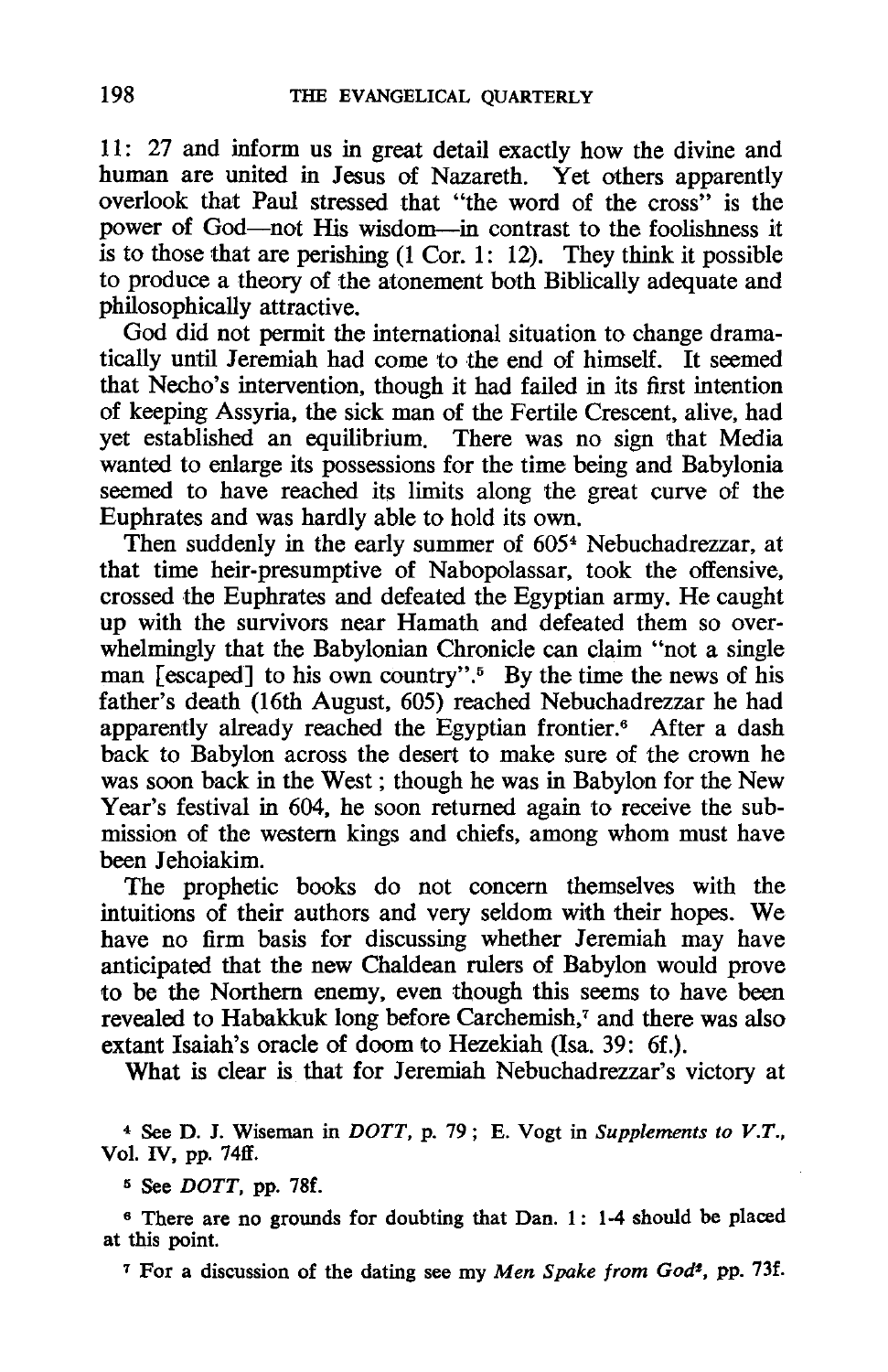Carchemish meant his emerging from his long, dark tunnel of inner suffering into the daylight again. This change is expressed in the oracles 25: 1-14; 25: 15-38.

## "THEY SHALL SERVE THE KING OF BABYLON SEVENTY YEARS"

Many earlier commentators, and some more recent, *e.g.*, Streane<sup>8</sup> and Welch,<sup>9</sup> looked on Jer. 25, once it had been stripped of later accretions, as a unity. It seems far more likely that the majority of modems are correct in keeping the two parts of the chapter separate. Personally I am convinced that  $25$ : 1-14 represents the conclusion of the first great section of the book, while 25: 15-38 served originally as the introduction to the oracles against the nations.10 In other words, though the two oracles are virtually contemporaneous, their juxtaposition is probably accidental.

Numerous scholars, *e.g.*, Volz,<sup>11</sup> considers that 25: 1-14 formed the introduction to the roll of 36: 2, others that it was its conclusion, *e.g.*, G. A. Smith,<sup>12</sup> Skinner,<sup>13</sup> Weiser.<sup>14</sup> I, however, find Rudolph's argument,<sup>15</sup> strongly supported by E. Vogt,<sup>16</sup> conclusive, that no connection is to be postulated.

This is one of the oracles where we clearly find Baruch's prose version of Jeremiah's original poetic oracle.<sup>17</sup> It is hard to see why either the introduction or conclusion of the roll should have lost its original literary form, or why, if it were the conclusion, it should have been moved from its original position and separated from indubitable roll material. In addition we are clearly told (v. 2) that so far from being composed for the roll this oracle was spoken to the people by Jeremiah.

We cannot date the oracle with absolute certainty. The editorial

<sup>8</sup>A. W. Streane, *Jeremiah* and *Lamentation§1.* (Cambridge Bible).

<sup>9</sup>A. C. Welch, *Jeremiah. His Time and His Work.* pp. 113ff.

10 So W. Rudolph, *Jeremiah!,* pp. 147 *seq.* among many, and cf. E.Q. Vol. XXXI, No. 3, 1959, pp. 147f. It is to be noted that in LXX 25: 15-38 comes *after* and not before chs. 46-51, an anomalous position hard to explain.

11 In Sellin, *Kommentar zum Alten Testament,* Vol. X.

12 G. A. Smith, *Jeremiah4,* p. 178.

13 J. Skinner, *Prophecy and Religion,* pp 24lf.

<sup>14</sup>A. Weiser, *Das Buch des Propheten Jeremia,* p. 223. For a fuller list of names see Rudolph, *op. cit.,* p. 149.

15 Rudolph, *op. cit.,* p. 149.

16 E. Vogt, *op. cit.,* pp. 84f.

17 Cf. E.Q. Vol. XXXI, No. 3, 1959, p. 150.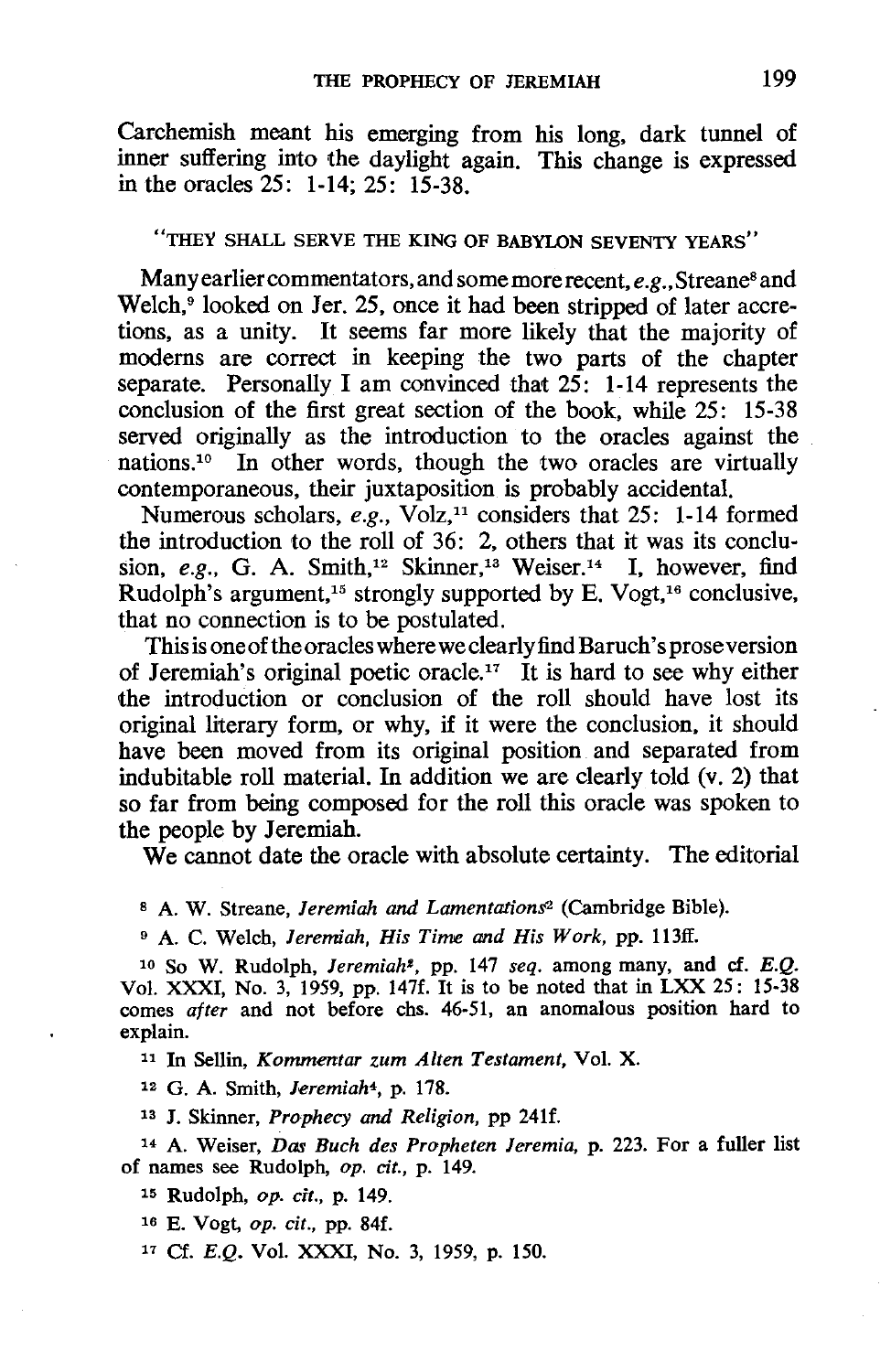comment, "the same was the first year of Nebuchadrezzar, king of Babylon" (v. I), would be linguistically strictly correct only after the Nisan of 604, i.e., in Jehoiakim's fifth year. The technical expression for the period from August 605 to the following Nisan was "in the beginning of the reign of . . ."<sup>18</sup> That being so, we shall do most justice to the language by supposing that it means quite generally and loosely, in the first year in which Nebuchadrezzar came on the scene. H so, we need not postpone the oracle until he returned to obtain the crown. For me it is much more likely that Jeremiah spoke to the people as soon as the first news of the battle of Carchemish arrived, and that the oracle of 25: 15-38 will have been given shortly after. In neither do we gain the impression that the hearers had yet grasped the implications of Nebuchadrezzar's victory.

Though there are no difficulties in the translation of 25: 1-14, it seems indubitable that the original text has received considerable accretions, though perhaps not as many as most modems seem to think. There can be little doubt that "saying" (v. 5) continues "speaking" (v. 3). LXX omits v. 3c, and v. 4 is a scribal memory of 7: 25f. The change of person in vv. 6, 7, is less important. Not only are such changes common, but here it may be due to Baruch's prose compression. H we were dealing with the verse original, I should agree that the construction "and unto Nebuchadrezzar the king of Babylon, My servant" (v. 9) is so harsh as to point to an editorial addition, even if it were to lead me to accept G. A. Smith's logic19 and follow LXX in omitting Nebuchadrezzar and Babylon in vv. 1, 9, 11, 12. Seeing the oracle is carefully dated (also in LXX!), this does not make sense. Since Jeremiah knew that the storm was at last breaking, he must have known also that Nebuchadrezzar was God's instrument. It is easier to attribute the LXX omissions to some deliberate purpose and to regard the anomalous construction as due to compression. We can be fairly certain that "and against all these nations round about" (v. 9) and the consequent "these nations" (v. 11) are due to an editor who conceived of the two oracles in ch. 25 as a unity. To the same cause we must attribute "which Jeremiah hath prophesied against the nations" (v. 13c); whether "all that is written in the book" (v. 13b) is also to be so regarded depends on whether the oracle is to be regarded as the conclusion of the roll of 36: 2. Those who retain the words make "that land" refer to Judah and so omit v. 12 as a post-exilic insertion. It seems easier to regard v. l3b as the

<sup>18</sup> Cf. 26: 1 and E.O. Vol. XXXIII, No. 4, 1961, p. 222.

<sup>19</sup> G. A. Smith, op. *cit.,* pp. ISOf.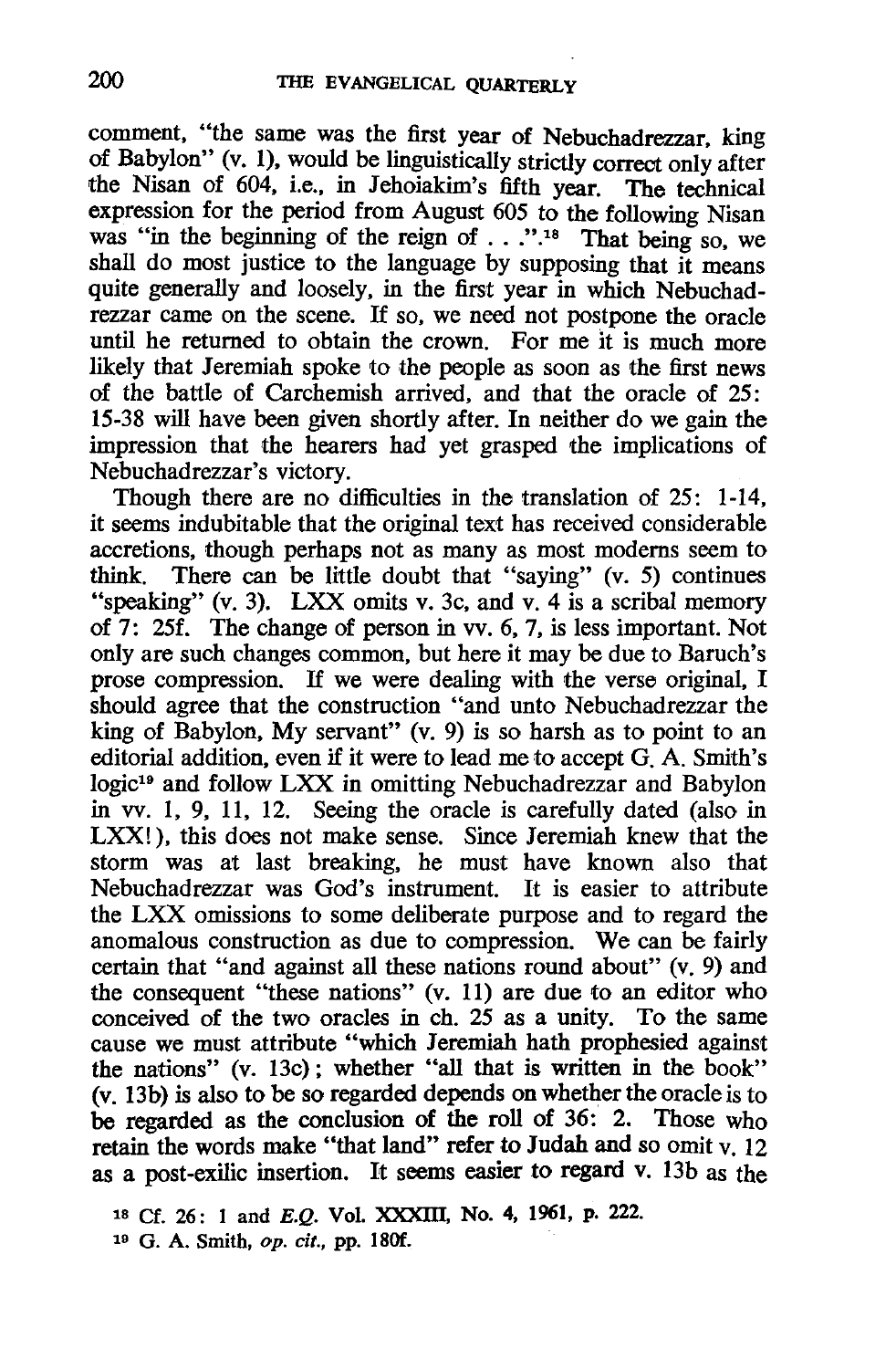addition. LXX is probably correct in omitting v. 14, which is a continuation of v. 12.

From the battle of Carchemish (605) to the fall of Babylon (539) was 67 years. Jeremiah's use of the same figure 70 in 29: 10 at least eight years later suggests that the mention of 70 years servitude (v. 11) was never intended to be regarded as an accurate statement of time, though the reality was close enough. Rather it represents the full span of God's wrath lasting for more than the life-span of any adult who heard Jeremiah's prophecy. In other words it corresponds to the 40 years of the Wanderings. Under wilderness conditions a shorter period was adequate.

If God's message of judgment included a long but limited period of subjection to Babylon, involving destruction and exile, it seems merely a hangover from extreme 19th-century humanistic scepticism to cut out the promise of the doom of Babylon (v. 12). It cannot even be maintained that it decreased the force of the message of doom, for that had already been done by the limiting of the period of judgment.

The same overwhelming certainty that midnight had struck is found in 25: 15-38, which must be almost contemporaneous with the previous oracle. It seems obvious that the handing of the cup of God's fury to the nations, presumably personified by their kings, was a visionary action. We may well ask ourselves whether Jeremiah left it at that. In general terms chs. 46: 1-49: 22 represent the oracles then received. If at the start of the reign of Zedekiah (the correct reading in 27: 1; cf. v. 3), Jeremiah sent symbolic yokes to the surrounding countries, it is most likely that in the aftermath of Carchemish he sent written copies of the relevant oracles to the kings they concerned.

### THE ROLL OF DOOM

The sudden return of Nebuchadrezzar to Babylon in the August after Carchemish and again in February 604 without any particularly heavy tribute on the West-that was to follow in June 604-may well have caused the people to dismiss Jeremiah's new stand as pessimistic and of no more value than the oracles of the previous 23 years. This would be a sufficient explanation of the divine command to write the roll (36: 2); the long delay in reading it (36: 9) would fit a date late in Jehoiakim's fourth year best for the giving of the command.

Welch, by stressing that the roll was short enough to be read three times in a day (he says in an afternoon!), tries to disprove the description of its contents given in 36:  $2.^{20}$  But v. 32 is surely

20 A. C. Welch, op. cif., pp. 152-155.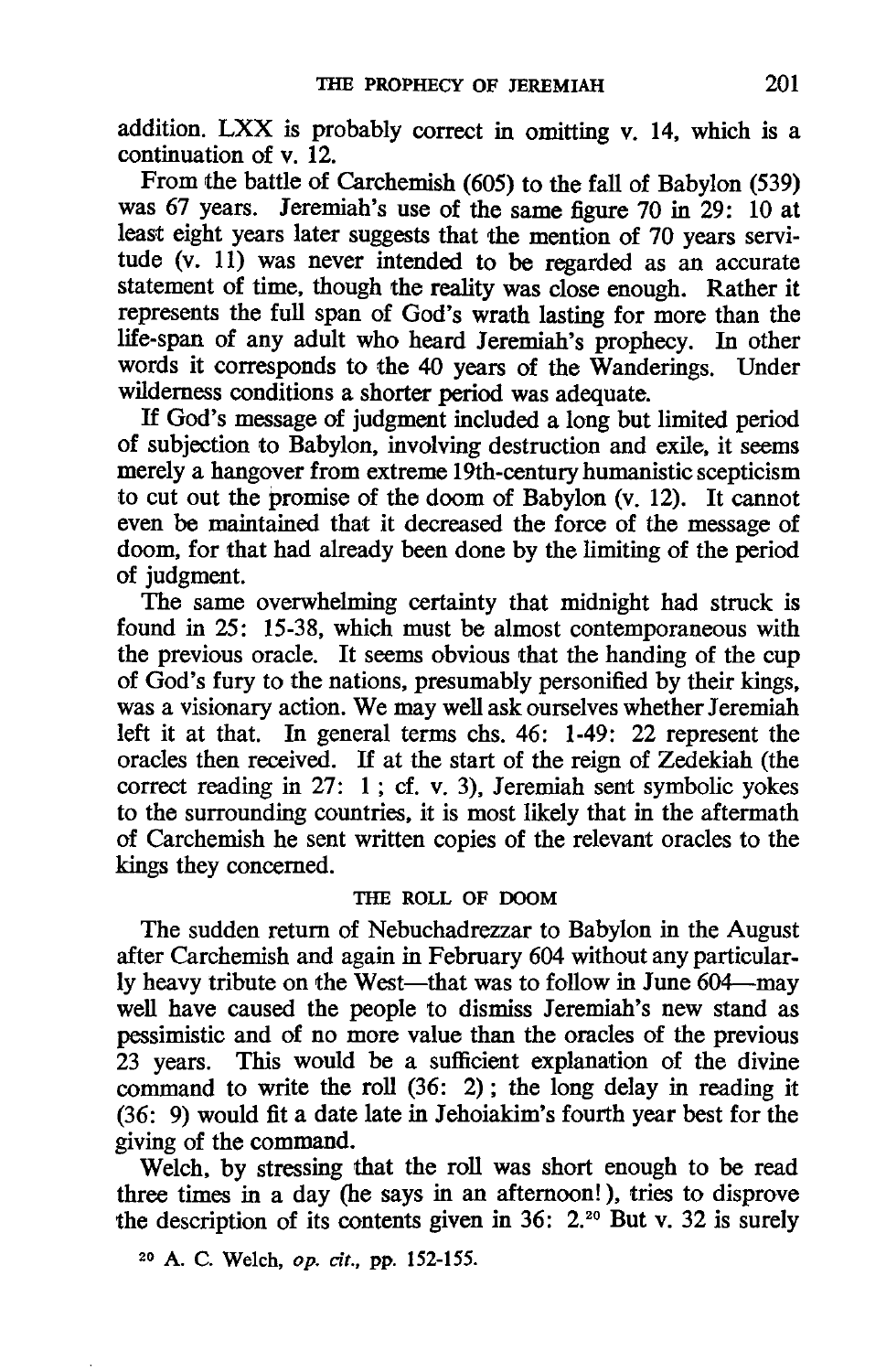evidence enough that Baruch in writing this story was making it clear that the oracles were merely a representative collection. Just as a representative selection of Israelites can be called "all Israel", so a representative selection of Jeremiah's oracles can be called "all the words I have spoken". Even allowing for the fact that Rudolph is probably correct in suggesting that Jeremiah had made notes of his messages,<sup>21</sup> and Baruch seems certainly to have done so in some cases, it would be only a pedant that would plead for absolute completeness even in the larger roll.

It is clear that we should render "I am restrained" in v. 5, for it is certain that Jeremiah was not in prison ; otherwise he could not have disappeared so easily, when Jehoiakim ordered his arrest (v. 26). The easiest explanation is that Pashhur ben-Immer followed up the floggirig he gave Jeremiah (20: 2) by forbidding him entrance to the temple courts. This lay within his legal powers.

The only reason I can find for the long wait until December 604 before reading the roll is that Jeremiah and Baruch deliberately waited for a fast day (v. 9), thinking that the minds of the hearers would be more favourably disposed to the message than would be the case on a feast. The failure to use the Day of Atonement for this purpose is no argument against this suggestion, for there is no evidence that under the monarchy it drew the people as a whole to the Temple; it was mainly a priestly concern. .

Under the monarchy it was apparently the custom to proclaim a fast whenever the need was felt, cf. 1 Kings 21:  $9: 2 \text{ Chr. } 20: 3:$ Joel 1: 4; 2: 15 ff. There seems little reason therefore in asking what the reason for it was. If the former rains had not yet started, it would have been an ample reason. D. J. Wiseman's suggestion, $22$ supported by E. Vogt, $23$  that it should be linked with Nebuchadnezzar's capture of Ashkelon in this month is more ingenious than convincing. That Jehoiakim should revolt in 601 (2 Kings 24: 1) after Nebuchadnezzar's serious defeat on the Egyptian border<sup>24</sup> is entirely comprehensible, but that he should risk attracting his atten $\cdot$ tion so soon after formal submission and just when the Babylonian king had shown his power seems most improbable.

It is in conformity with normal Hebrew narrative method that the effect of the roll on its first hearers is not told us, for the point

21 Rudolph, *op.* cif., p. 213.

22 D. I. Wiseman *Chronicles of Chaldaean Kings,* pp. 68ft., *DOTT,*  p. 80.

23 E. Vogt, *op.* cif., p. 89.

24 D. J. Wiseman, *Chronicles of Chaldaean Kings,* p. 70; E. Vogt, *op.*  cit., p. 91.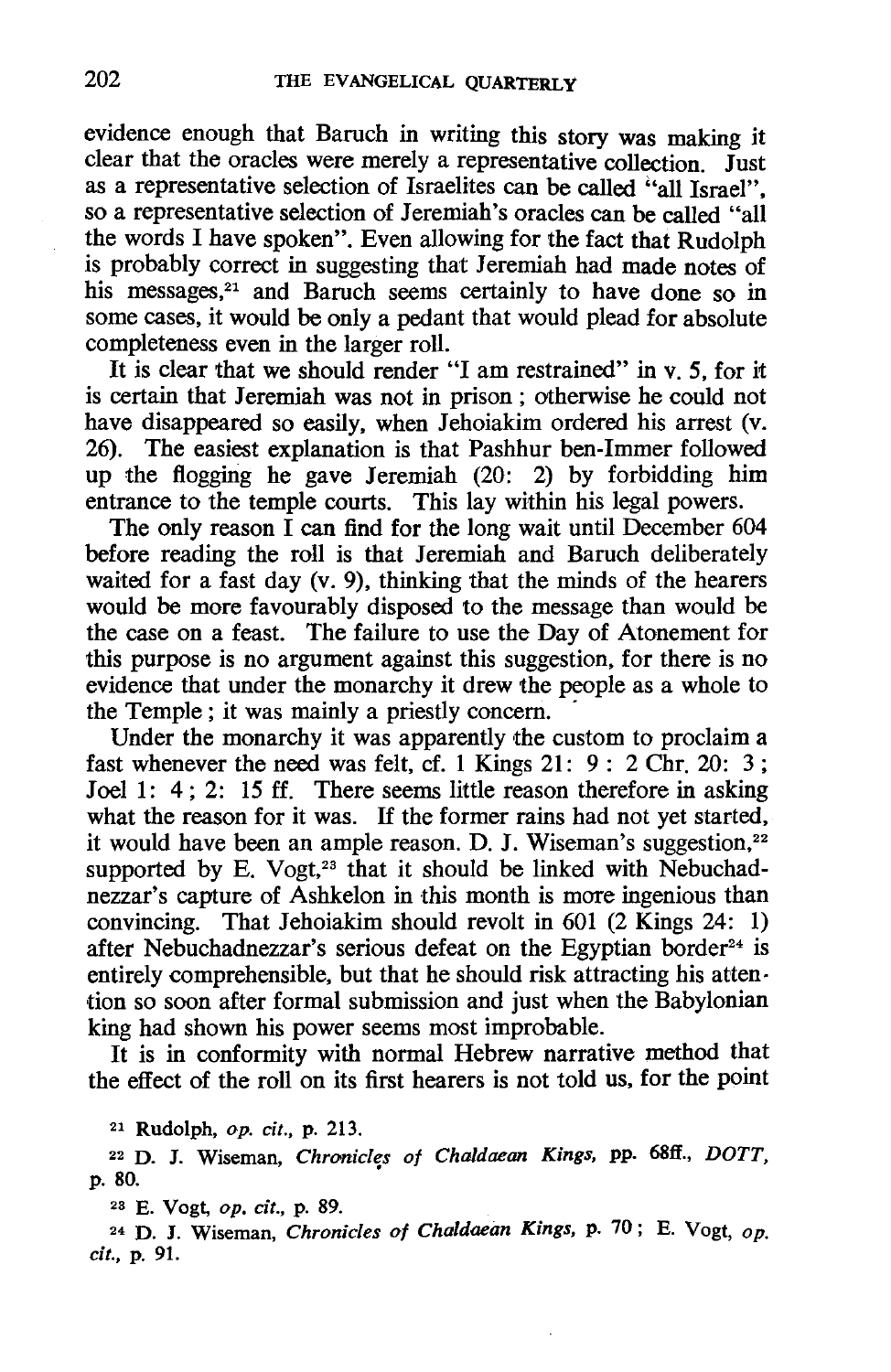of the story is its reaction on the court officials and king; this consideration, incidentally, deprives Welch's argument based on the non-mention of the priests<sup>25</sup> of its cogency. But that Baruch should not tell us of the popular reaction indicates how little effect the touching of the conscience of the masses would have, if the rulers remained unmoved. We may infer, however, that Micaiah, Baruch's host's son, went and told the court officials what was happening just because the effect, hostile or favourable, was very considerable.

There is much to be learnt from the attitude of the royal ministers. Jehoiakim was by our concepts an absolute monarch, but it is not likely that theory and practice tallied. There is little doubt that the great officers of state did not merely hold office at the pleasure of the crown, and that the king could not just dispense with them, if he was minded to do more work himself. The only coronation service, after Solomon's emergency one, of which we have any account, that of Joash (2 Kings 11: 4, 12, 14), is too vague to tell us whether there was a written constitution or not. Certainly, however, there must have been a tradition the king would ignore at his peril.<sup>26</sup> Whatever they may have been able to do in secular matters, when it came to religion, the great officers looked at one another helplessly, fearstruck but waiting for the royal initiative (v. 16), even though they could forecast Jehoiakim's reaction with reasonable certainty (v. 19).

It is in a scene like this that we see most vividly the fell consequences of the institution of the monarchy. More and more it had shifted the nation's centre of gravity. It shows us that the reforming initiative of the "good" kings had equally with the religious leading of the "evil" ones made the religion of all but a small minority a conforming to the royal will.

#### JEHOIAKIM

In many ways the character and motives of Jehoiakim are enigmatic. Kittel can say, "Jehoiakim seems to have turned entirely into the ways of Manasseh. . . . In addition Jehoiakim---apparently under the influence of his like-minded mother, a political

<sup>25</sup>A. C. Welch, op. cif., p. 154.

26 The theory put forward by Th. H. Robinson in Vol. I of Oesterley and Robinson, *A History* of *Israel,* p. 431, that because he had been made king by force of arms there was no royal covenant with the people, and this "left him free to play the tyrant as he would," is worthy of serious consideration. It is strange, though, that it has left no trace in the narrative. It would also be an equivalent to denying his right to the throne as a descendant of David.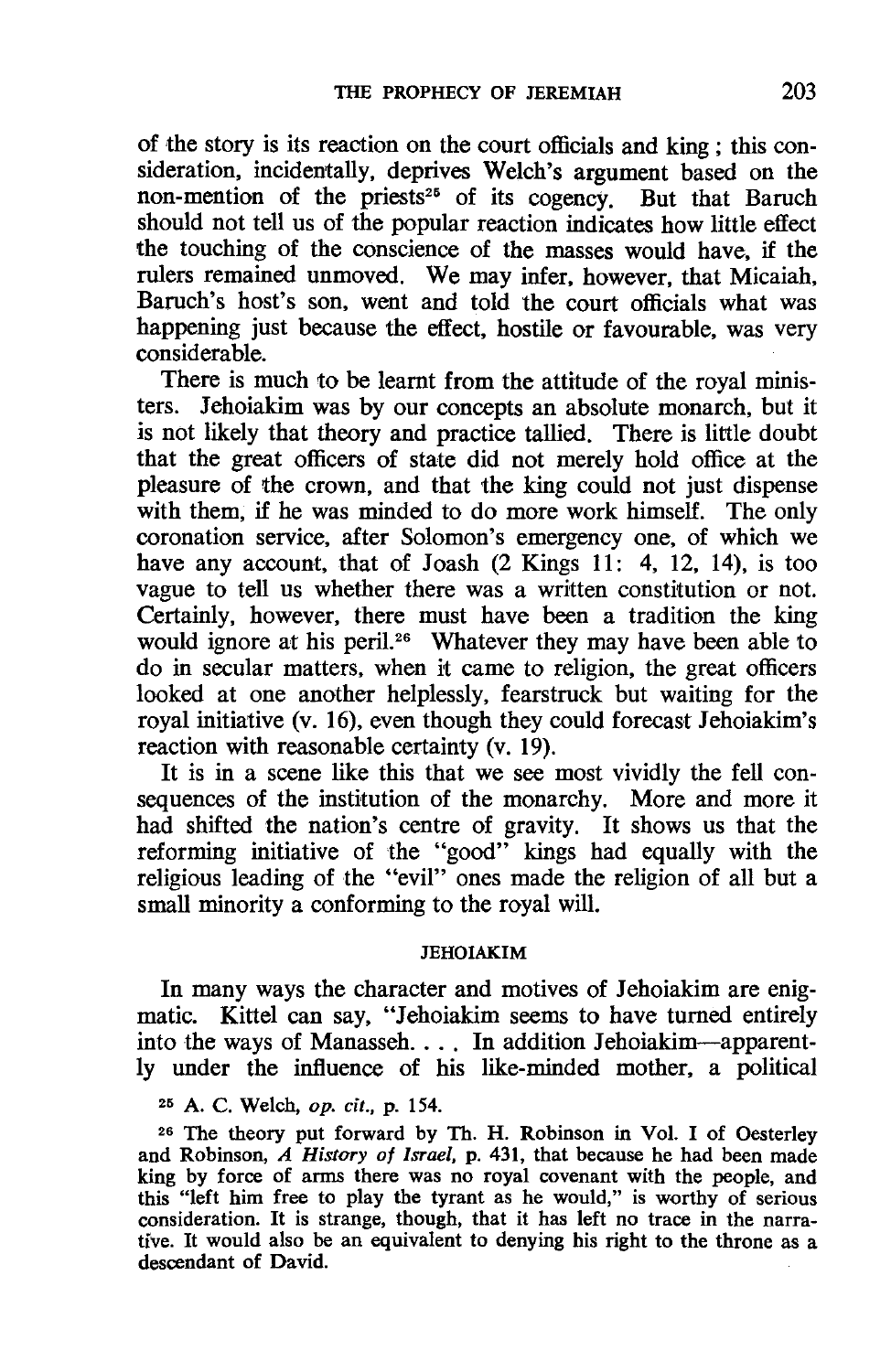intriguer-must have been a pomp-loving ruler with a despot's whims".<sup>27</sup> The former statement is echoed by Th. H. Robinson: "It is quite clear that the new king at once reversed the religious policy of his father".28

We saw earlier that there is no evidence for these statements.<sup>29</sup> I have no doubt that Welch is fundamentally correct, when he says:

But religiously Iudah suffered no interference from without. The Iosianic reform was able to continue among the people, to confirm itself and to reveal its consequences for the national religion. Hence we find that, while Iehoiakim is condemned, he is condemned in the vague phrase that he did evil in the sight of the Lord, as all his fathers had done (2 Ki. 23: 37). No specific charge is laid against him; and in particular there is no mention of his having encouraged the worship on the high-places. The ideal of the one central sanctuary had so commended itself to the leading men of Ierusalem that no one thought of departing from it. <sup>30</sup>

To me it seems obvious that Jehoiakim was an atheist in the Biblical sense—i.e., he thought God a being whose existence could be ignored. As he read history, both the nature-God of his greatgrand-father Manasseh and the austere Mosaic God of his father Josiah had equally failed. While tradition demanded a minimum of religious observance, he would demonstrate that a king could triumph by his own powers. The accusations of pomp and luxury brought against him are based solely on 22: 13ff., but it is far from certain that this is what we are to deduce from the passage. "Do you think you are a king", says Jeremiah, "because you compete in cedar?"-obviously with Egypt and Babylonia. L. Woolley says about Yarim-Lim's palace at Alalakh; "It was a time (not the only one in Middle East history) when local princes vied with each other in the splendour of their houses".<sup>31</sup> I believe we shall be much fairer to Jehoiakim, if we see in his grand new palace a declaration of faith in a new policy, and in the injustice shown in its building a proclamation that he feared neither God nor man.

Such a man could not and would not forgive Jeremiah his oracle against him; though we cannot date it with certainty, it probably precedes the reading of the roll and would adequately explain Jehoiakim's treatment of it. His official motivation, "Why have you written in it that the king of Babylon will certainly come and destroy this land, and will cut off from it man and beast?"

81 L. WoolIey, *A Forgotten Kingdom,* p. 72.

<sup>27</sup> R. Kittel, *Geschichte des Volkes Israe/6 ,* Vol. 11, pp. 419f.

<sup>28</sup> Th. H. Robinson, op. *cit.,* p. 432.

<sup>29</sup> Cf. E.Q. Vol. XXXIII, No. 4, 1961, p. 221.

<sup>30</sup> A. C. Welch op. *cit.,* pp. 134f.